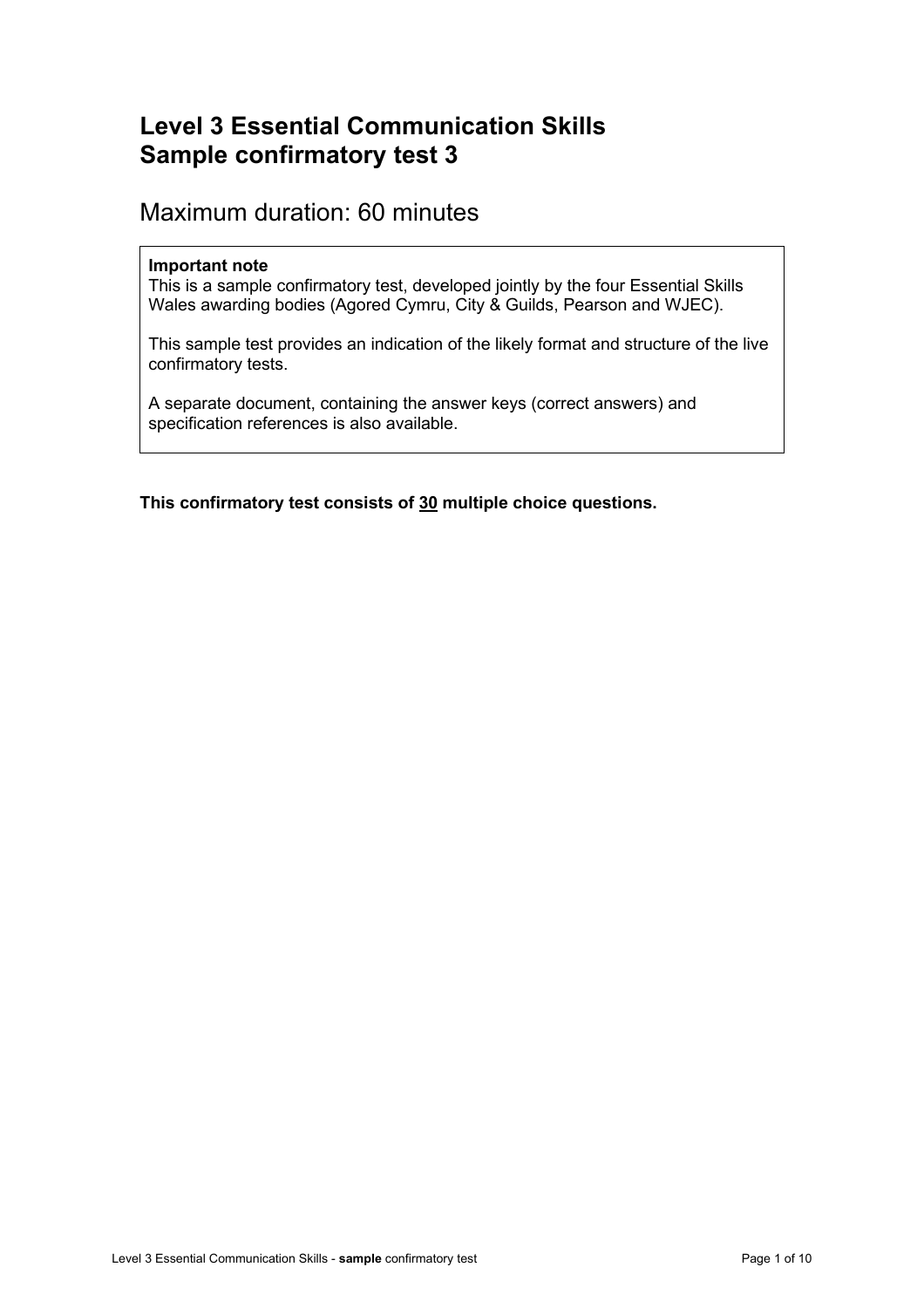| Text 1                                                                                    |         |
|-------------------------------------------------------------------------------------------|---------|
| <b>Birdsong</b>                                                                           | Line 1  |
| Birds have highly developed communication skills, which include simple calls such as      | Line 2  |
| tweets, as well as more complex and melodious birdsongs. While the shorter calls          | Line 3  |
| can often be unintelligible to human listeners, birdsong has inspired our                 | Line 4  |
| imaginations and been reflected in literature, music and art, throughout history.         | Line 5  |
|                                                                                           |         |
| Recently, scientists have come to have a better understanding of how and why birds        | Line 6  |
| use these different forms of communication, although there is still much to learn.        | Line 7  |
| Obviously, birds use their voices to communicate with other birds. Using sounds that      | Line 8  |
| can be carefully controlled and manipulated within a vocal range is a highly efficient    | Line 9  |
| way to transmit information over long distances. This is especially true for birds that   | Line 10 |
| are relatively small and often reside in dense habitats, such as woodlands, where it is   | Line 11 |
| important to be able to target calls and to use different vantage points to deliver their | Line 12 |
| messages successfully.                                                                    | Line 13 |
|                                                                                           |         |
| Bird calls are intended to say things that are clear and unambiguous about the caller     | Line 14 |
| and their situation, for example, warning that there is a predator in the vicinity and    | Line 15 |
| even giving the exact location. The calls' are a two-way communication method, and        | Line 16 |
| of the warning.<br>may be answered with an                                                | Line 17 |
|                                                                                           |         |
| Birdsong is a harmonious series of notes, unique to a particular species and different    | Line 18 |
| to the more straightforward calls heard throughout the year. It is understood to serve a  | Line 19 |
| more specific purpose and are usually associated with breeding. Birdsong can be a         | Line 20 |
| way of showing off the singer's health and vitality and communicate the search for a      | Line 21 |
| suitable partner. For this reason, it is at its height during the breeding season, with   | Line 22 |
| many birds starting to sing in late January and ending their musical endeavours by the    | Line 23 |
| end of July.                                                                              | Line 24 |
|                                                                                           |         |
| It is almost always the male birds who sing, although there are some species whose        | Line 25 |
| females will respond to male birdsong by forming a duet. Some females have even           | Line 26 |
| been known to sing their own melodies to ward off the competition who are                 | Line 27 |
| attempting to encroach on their territory.                                                | Line 28 |
|                                                                                           |         |
| It is believed that the males are prompted to start their tuneful performances as         | Line 29 |
| increasing daylight heralds the close of winter, generating a response in the birds       | Line 30 |
| well before other signs of spring are apparent. The end of their singing season           | Line 31 |
| coincides with the time when they begin to lose their feathers.                           | Line 32 |
|                                                                                           |         |
| Not all birds are singers. However, the 4,500 species which do sing are known as          | Line 33 |
| 'passeriformes'. The term actually means 'perching bird' and relates to their distinctive | Line 34 |
| feet, which have three toes facing forwards and one backwards, but singing is their       | Line 35 |
| more famous feature. In Wales, we are fortunate to be able to hear and see many           | Line 36 |
| of these birds, common examples being wrens, blackbirds, robins and song thrushes.        | Line 37 |
|                                                                                           |         |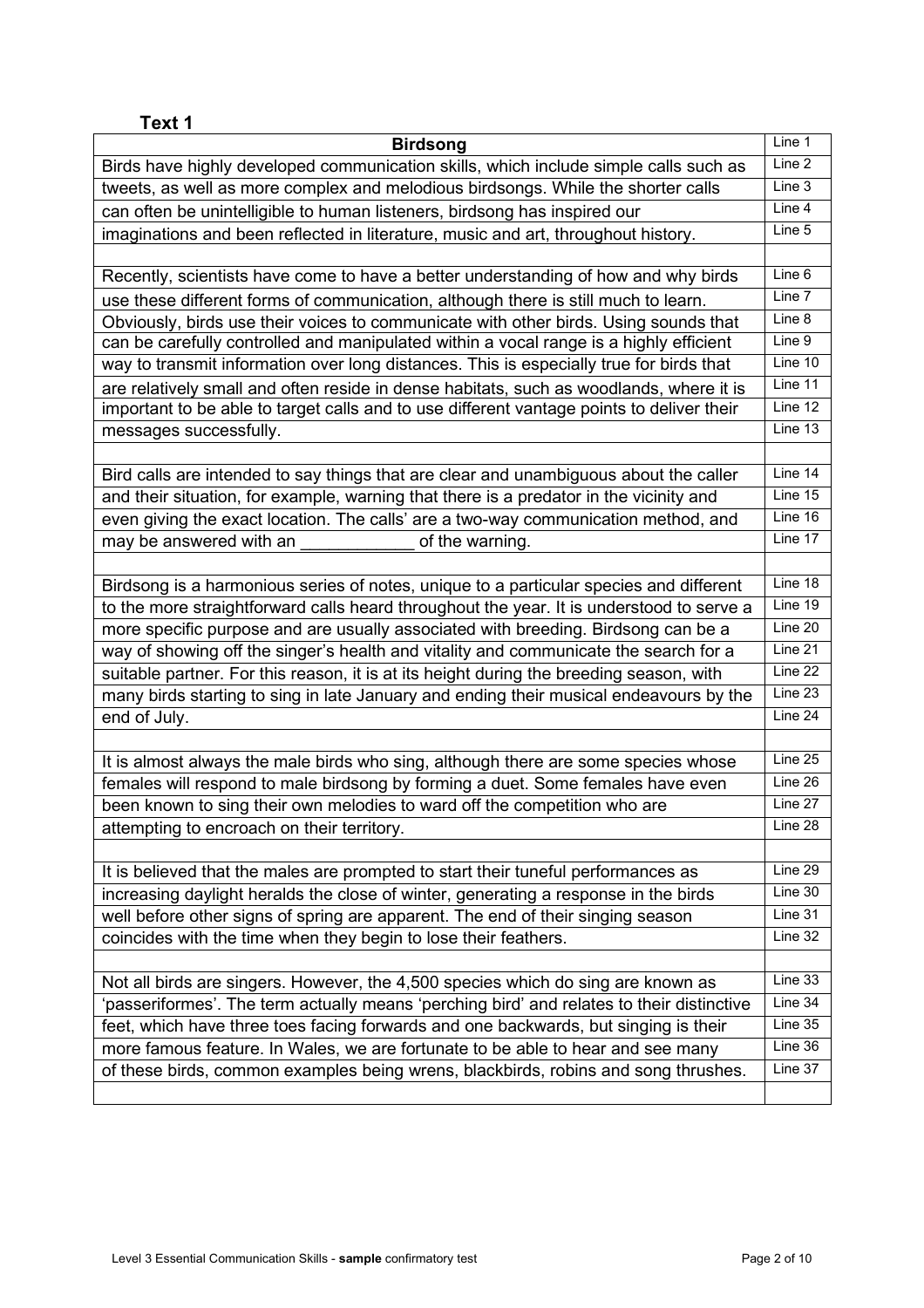- 1 According to the text, the purpose of birdsong is to:
	- a entertain themselves and other members of their species<br>b demonstrate their health and suitability as a breeding part
	- b demonstrate their health and suitability as a breeding partner<br>c communicate about the location of food or presence of dange
	- c communicate about the location of food or presence of danger<br>d announce the start of the new season and a move to a new hal
	- announce the start of the new season and a move to a new habitat
- 2 The text states that bird calls can:
	- a only be made by male birds
	- b alert predators to specific locations
	- c advise in a clear and ambiguous way<br>d convey a warning to other birds
	- convey a warning to other birds
- 3 The correct word to fill the space on Line 17 is:
	- a acknowledgment
	- b acknowlidgement
	- c acknowledgement
	- d acknowleedgment
- 4 The writer portrays birdsong as:
	- a an often extravagant or showy performance
	- b a diverse and illogical way of performing
	- c a risky and inefficient method of communicating
	- d an uncontrolled form of communication
- 5 Which word **best** replaces 'encroach' on Line 28:
	- a poach<br>b infiltrat
	- infiltrate
	- c trespass<br>d transgres
	- transgress
- 6 There is a punctuation error on:
	- a Line 6
	- b Line 11
	- c Line 15<br>d Line 16
	- Line 16
- 7 In the text, the writer uses:
	- a descriptive language
	- b rhetorical questions
	- c personal evidence
	- d emotional appeal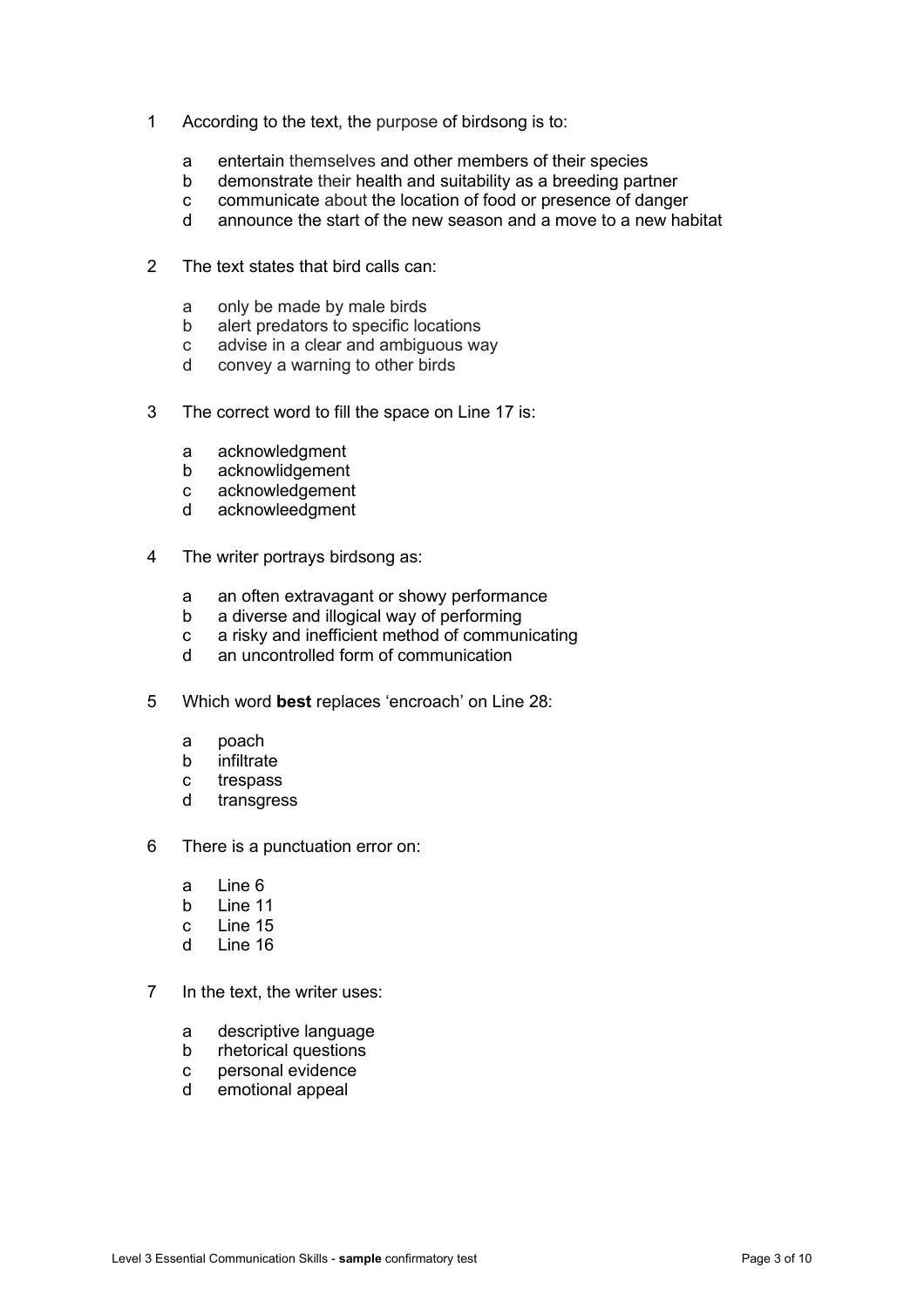- 8 The style of the text is appropriate for a:
	- a research paper<br>b magazine article
	- b magazine article<br>c scientific forum
	- c scientific forum<br>d creative narrative
	- creative narrative
- 9 The writer of the text:
	- a depicts birds as manipulative, driven only by survival instincts
	- b views birds sympathetically and rationalises their actions<br>c presents information on birds, focussing on known facts
	- c presents information on birds, focussing on known facts<br>d portrays birds as primarily being complex predators
	- portrays birds as primarily being complex predators
- 10 There is a grammar error on:
	- a Line 5<br>b Line 20
	- b Line 20<br>c Line 26
	- c Line 26<br>d Line 35
	- Line 35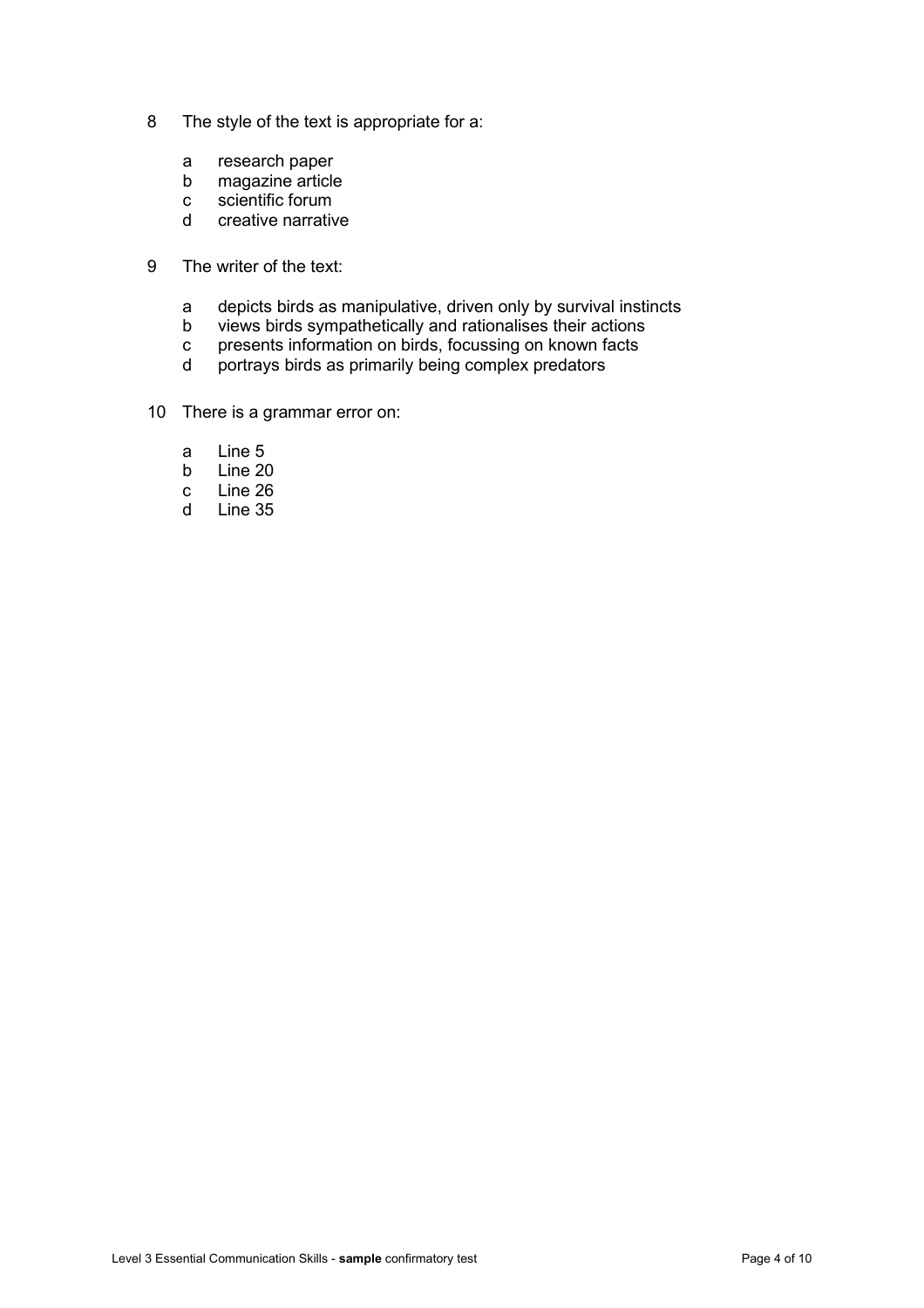| Text 2                                                                                                                                                                                                                                                                                                                                                   |         |
|----------------------------------------------------------------------------------------------------------------------------------------------------------------------------------------------------------------------------------------------------------------------------------------------------------------------------------------------------------|---------|
| <b>Foreign Language Decline</b>                                                                                                                                                                                                                                                                                                                          | Line 1  |
| Every year in the UK, fewer young people are learning foreign languages. For some                                                                                                                                                                                                                                                                        | Line 2  |
| people this decline is lamentable others see it as inevitable.                                                                                                                                                                                                                                                                                           | Line 3  |
|                                                                                                                                                                                                                                                                                                                                                          |         |
| English is a global language, a 'lingua franca' with an ever-increasing reach. Its                                                                                                                                                                                                                                                                       | Line 4  |
| dominance across international relations, business, digital technology and popular                                                                                                                                                                                                                                                                       | Line 5  |
| culture means that acquiring a foreign language is a low priority for many                                                                                                                                                                                                                                                                               | Line 6  |
| English speakers.                                                                                                                                                                                                                                                                                                                                        | Line 7  |
|                                                                                                                                                                                                                                                                                                                                                          |         |
| According to the British Council, the study of French and German at A Level has                                                                                                                                                                                                                                                                          | Line 8  |
| declined by more than 50% since 1999. The same has been observed at GCSE                                                                                                                                                                                                                                                                                 | Line 9  |
| where entries for French have declined by 40% between 2005 and 2015.                                                                                                                                                                                                                                                                                     | Tine 10 |
| Number of A Level Entries for Modern Foreign Languages, 1999-2013                                                                                                                                                                                                                                                                                        | Line 11 |
| 20,000                                                                                                                                                                                                                                                                                                                                                   |         |
|                                                                                                                                                                                                                                                                                                                                                          |         |
| 18,000                                                                                                                                                                                                                                                                                                                                                   |         |
| 16,000                                                                                                                                                                                                                                                                                                                                                   |         |
|                                                                                                                                                                                                                                                                                                                                                          |         |
| 14,000                                                                                                                                                                                                                                                                                                                                                   |         |
| 12,000                                                                                                                                                                                                                                                                                                                                                   |         |
| –– French<br><del>-</del> German<br>Number of Students 10,000                                                                                                                                                                                                                                                                                            |         |
| - · -Spanish                                                                                                                                                                                                                                                                                                                                             |         |
| ……Other<br>8,000                                                                                                                                                                                                                                                                                                                                         |         |
|                                                                                                                                                                                                                                                                                                                                                          |         |
| 6,000<br>ستشهدنهم                                                                                                                                                                                                                                                                                                                                        |         |
| $\frac{1}{\sqrt{2\pi}\sin^2(1+\cos^2(1+\cos^2(1+\cos^2(1+\cos^2(1+\cos^2(1+\cos^2(1+\cos^2(1+\cos^2(1+\cos^2(1+\cos^2(1+\cos^2(1+\cos^2(1+\cos^2(1+\cos^2(1+\cos^2(1+\cos^2(1+\cos^2(1+\cos^2(1+\cos^2(1+\cos^2(1+\cos^2(1+\cos^2(1+\cos^2(1+\cos^2(1+\cos^2(1+\cos^2(1+\cos^2(1+\cos^2(1+\cos^2(1+\cos^2(1+\cos^2(1+\cos^2(1+\cos^2(1+\cos^2($<br>4,000 |         |
| 2,000                                                                                                                                                                                                                                                                                                                                                    |         |
|                                                                                                                                                                                                                                                                                                                                                          |         |
| 0<br>2001<br>2003<br>2007<br>2013<br>1999<br>2005<br>2009<br>2011                                                                                                                                                                                                                                                                                        |         |
| [Source: gov.uk]                                                                                                                                                                                                                                                                                                                                         |         |
|                                                                                                                                                                                                                                                                                                                                                          |         |
| The decline in the study of foreign languages is evident throughout the UK, although                                                                                                                                                                                                                                                                     | Line 12 |
| action is now being taken with the inclusion of a foreign language in the new EBacc in                                                                                                                                                                                                                                                                   | Line 13 |
| England. To halt this trajectory in Wales, the Welsh government is to fund a project                                                                                                                                                                                                                                                                     | Line 14 |
| with four major Welsh universities which includes partnership initiatives such as                                                                                                                                                                                                                                                                        | Line 15 |
| student mentoring and better links between HE language departments and secondary                                                                                                                                                                                                                                                                         | Line 16 |
| schools.                                                                                                                                                                                                                                                                                                                                                 | Line 17 |
|                                                                                                                                                                                                                                                                                                                                                          |         |
| Professor Claire Gorrara, Head of Cardiff University's School of Modern Languages                                                                                                                                                                                                                                                                        | Line 18 |
| and academic lead for the project, said: 'Although Wales is a bilingual nation, the                                                                                                                                                                                                                                                                      | Line 19 |
| number of school students taking at least one modern language at GCSE has declined                                                                                                                                                                                                                                                                       | Line 20 |
| from 55% in 1995 to approximately 22% in 2013  a growing body of evidence                                                                                                                                                                                                                                                                                | Line 21 |
| that a decline in modern foreign language uptake in secondary schools                                                                                                                                                                                                                                                                                    | Line 22 |
| curtails educational, training and career opportunities for young people from Wales'.                                                                                                                                                                                                                                                                    | Line 23 |
|                                                                                                                                                                                                                                                                                                                                                          |         |
| Perhaps we shouldn't be so complacent. From an economic standpoint, we are                                                                                                                                                                                                                                                                               | Line 24 |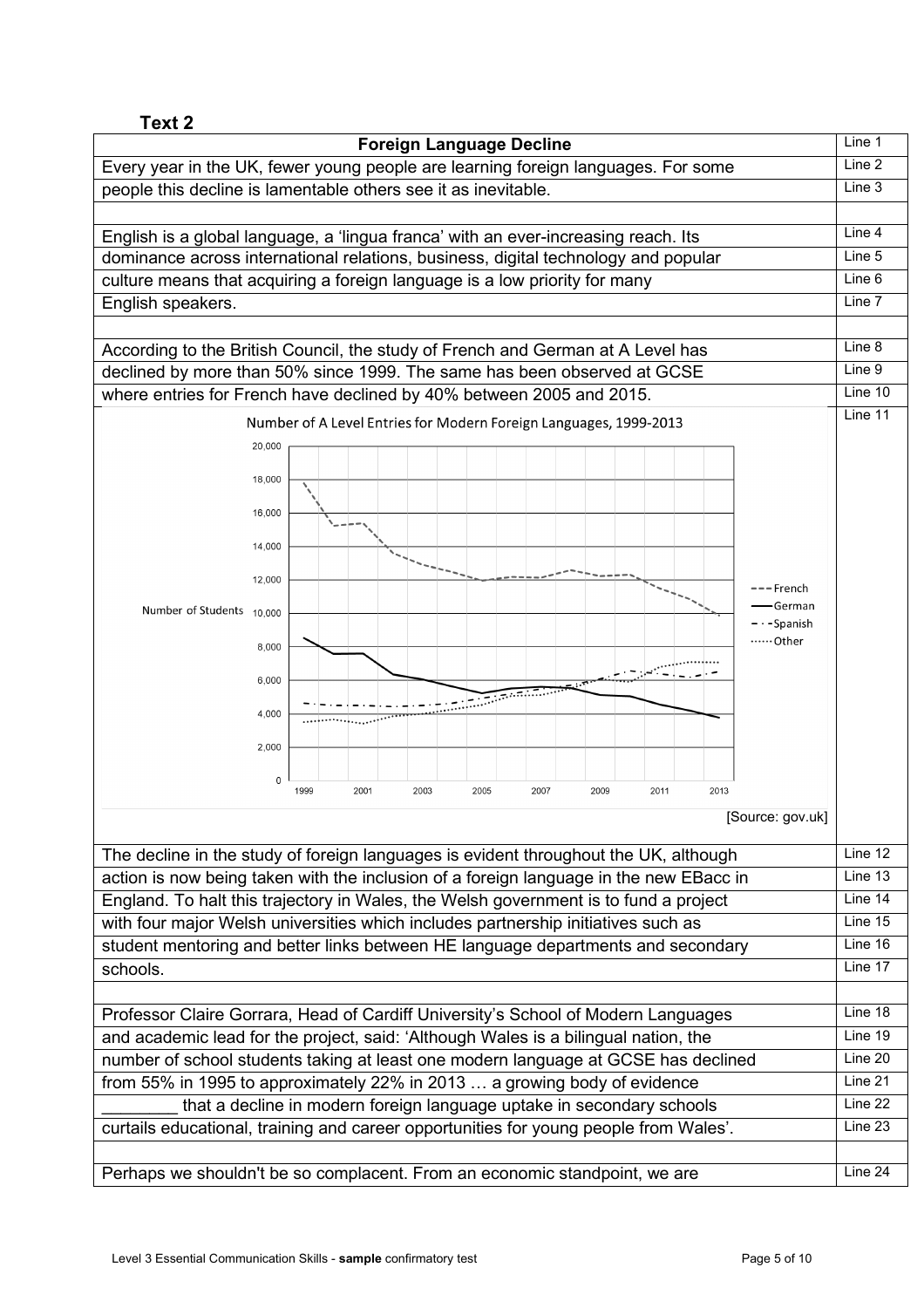| leaving ourselves in a vunerable position if we rely on the language skills of other       | Line 25 |
|--------------------------------------------------------------------------------------------|---------|
| countries. According to the Association of Translation Companies, 'recent research         | Line 26 |
| shows that poor language skills are costing the UK economy £48 billion a year in lost      | Line 27 |
| export sales'. What's more, our workforce are being 'pipped at the post' for the top       | Line 28 |
| jobs in international companies by their European peers.                                   | Line 29 |
|                                                                                            |         |
| A recent University of Cambridge report urges the UK government to address                 | Line 30 |
| 'imminent or immediate problems'. It highlights that, in addition to the issues previously | Line 31 |
| raised, the UK's 'soft power' used to solve international problems without conflict is     | Line 32 |
| being eroded because of 'a shortage of speakers of strategically important languages'.     | Line 33 |
|                                                                                            |         |
| The study of languages is not just an academic discipline, its the study of cultures       | Line 34 |
| and allows us to see the world from other nations' perspectives. Learning a foreign        | Line 35 |
| language can challenge our fundamental beliefs and assumptions, while the benefits         | Line 36 |
| of multilingualism on the brain are continually being demonstrated by medical science.     | Line 37 |
|                                                                                            |         |
| Although Wales officially embraces bilingualism, there is still more that needs to be      | Line 38 |
| done to secure Britain's place on the international stage. Perhaps it's time that we       | Line 39 |
| realised that also learning the languages of our global neighbours is the gateway to       | Line 40 |
| communicating with the world at large.                                                     | Line 41 |

- 11 The graph on Line 11 is used to:
	- a show GCSE languages learned in the UK
	- b encourage more people to study Spanish
	- c demonstrate trends discussed in the text<br>d illustrate the benefits of bilingualism
	- illustrate the benefits of bilingualism
- 12 What does the text suggest is at risk?
	- a new partnership initiatives<br>b benefits of medical science
	- b benefits of medical science<br>c future funding for languages
	- c future funding for languages<br>d current international significa
	- current international significance
- 13 The phrase 'soft power' on Line 32 means:
	- a persuasive approach
	- b diplomatic immunity
	- c intimidating culture<br>d critical thinking
	- critical thinking
- 14 The writer uses quotations from educational specialists to:
	- a make the text conversational
	- b demonstrate contrasting opinions
	- c introduce issues that are topical
	- d reinforce the main arguments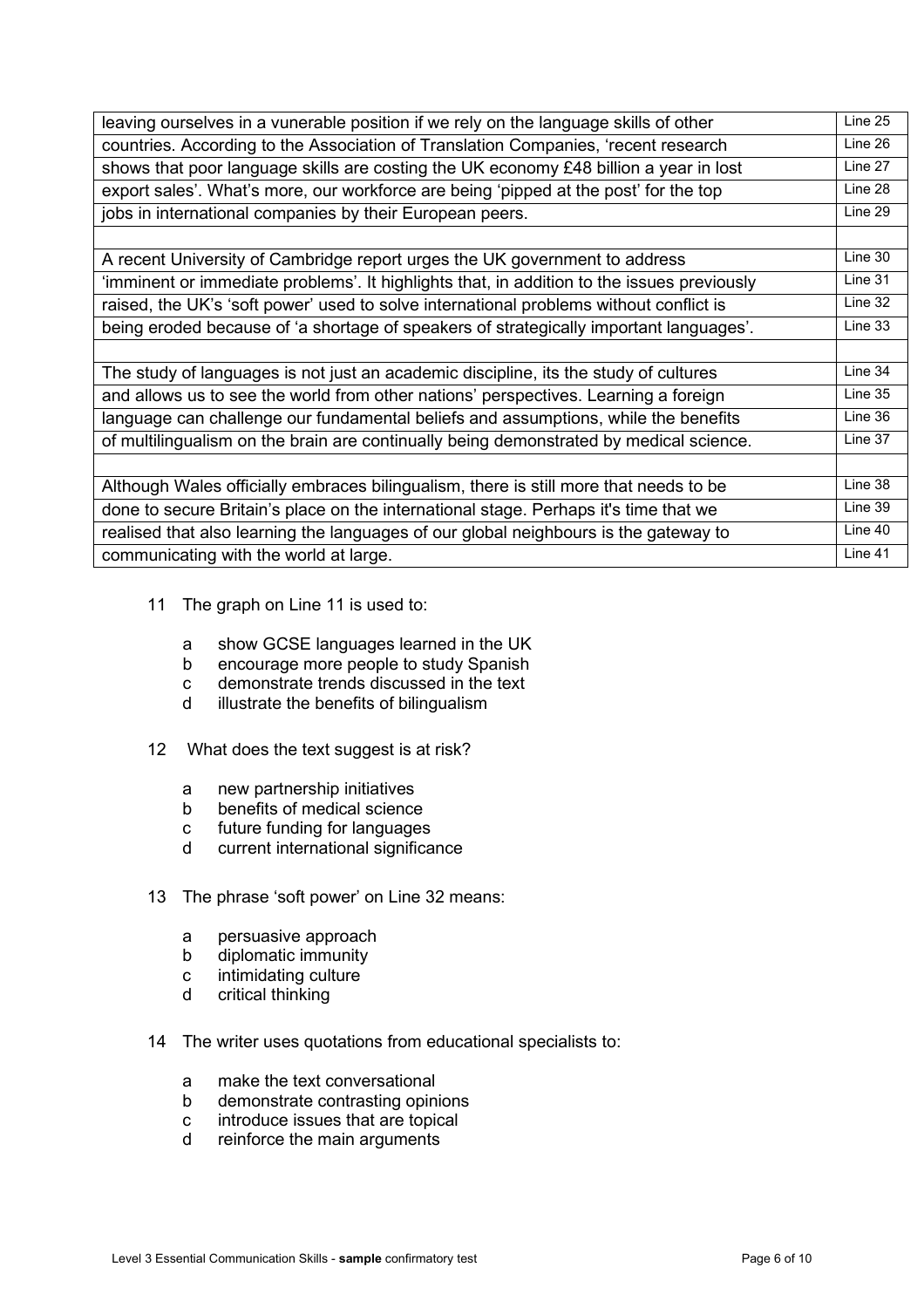- 15 The correct word to fill the space on Line 22 is:
	- a show<br>b shows
	- shows
	- c shown<br>d showin
	- showing
- 16 The missing punctuation on Line 3 is a:
	- a semicolon
	- b capital letter
	- c full stop<br>d colon
	- colon
- 17 The phrase 'pipped at the post' on Line 28 means the workforce are:
	- a exceeding expectations
	- b losing out to foreign workers<br>c defeating European candidat
	- defeating European candidates
	- d overcoming international competition
- 18 There is a spelling mistake on:
	- a Line 23<br>b Line 25
	- Line 25
	- c Line 33<br>d Line 35
	- Line 35
- 19 There is a punctuation error on:
	- a Line 5<br>b line 12
	- $l$  ine 12
	- c Line 18<br>d Line 34
	- Line 34
- 20 The **main** purpose of the text is to:
	- a report on issues relating to language skills
	- b support initiatives backed by the Welsh government
	- c summarise the University of Cambridge's recent research<br>d review the gateway to communicating with global compani
	- review the gateway to communicating with global companies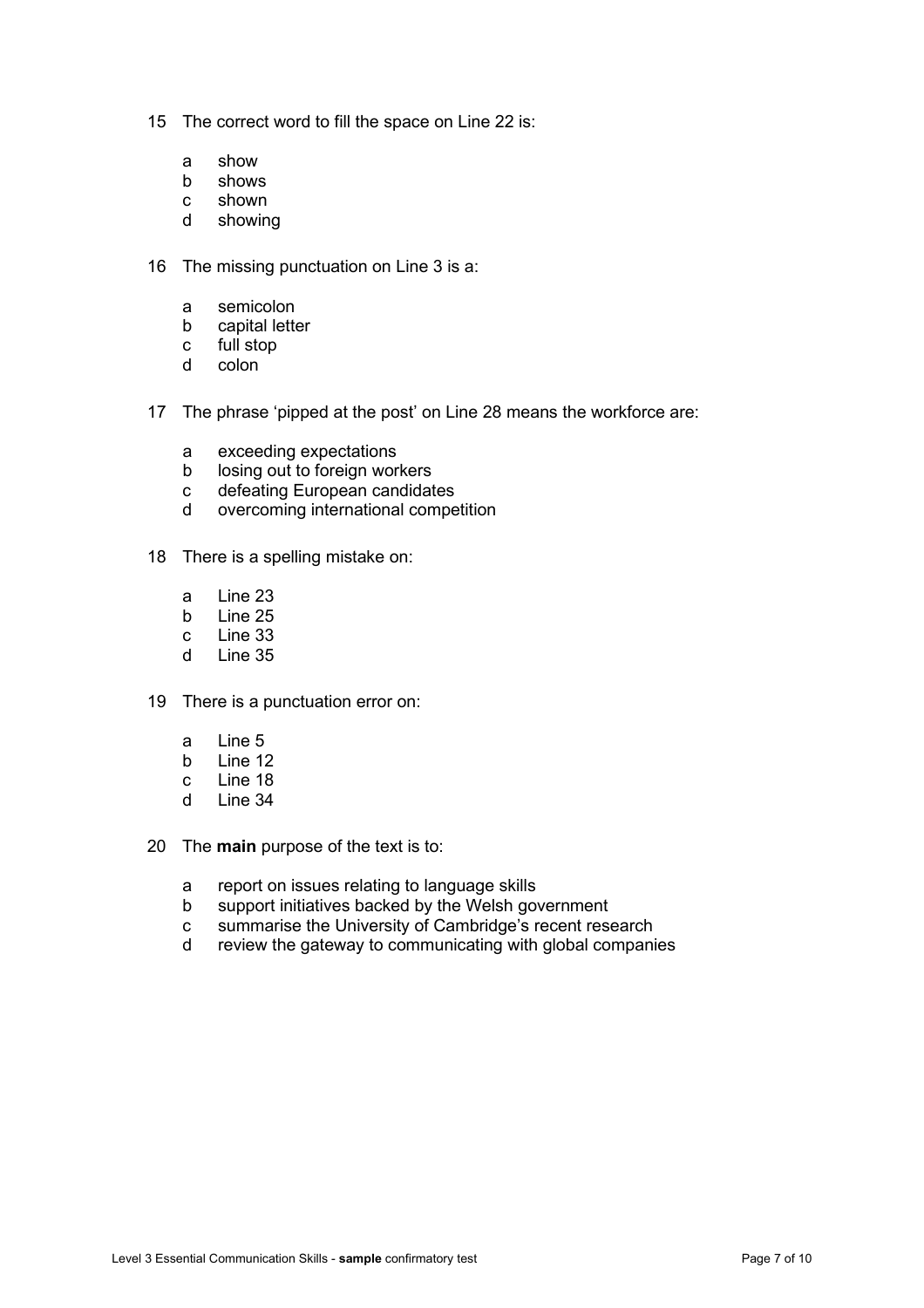| How to make air travel a more pleasurable experience                                        | Line 1             |
|---------------------------------------------------------------------------------------------|--------------------|
| Airport security can be a tedious or 'anxiety-inducing' experience for travellers, given    | Line 2             |
| the extra time required and the slightly intrusive checks carried out on all the travelling | Line 3             |
| public. Although passengers may be irritated, frustrated or made nervous by                 | Line 4             |
| the airport security regulations, it is useful to remember that these obligations are in    | Line 5             |
| place to ensure everyone's safety. With the increase in passenger footfall, it is           | Line 6             |
| inevitable that check-in will take much longer, as evidenced in recent years. We all        | Line 7             |
| have to accept that it is part and parcel of modern-day travel, even for internal flights.  | Line 8             |
|                                                                                             |                    |
| The process of getting everyone onto their planes, whether for business purposes or         | Line 9             |
| leisure, can be made far easier if people understand what is expected of them. They         | Line 10            |
| need cognisance of the procedures that have to be in place, and crucially it is             | Line 11            |
| important that they endeavour to cooperate.                                                 | Line 12            |
|                                                                                             |                    |
| Security companies, in partnership with airport operators, are working tirelessly to        | Line 13            |
| keep abreast of the latest technological innervations that will be of benefit to ensure     | Line 14            |
| safe and seamless passenger flow from terminal entrance to passenger seat.                  | Line 15            |
| Travellers must take ownership of their planning and overall travel experience by           | Line 16            |
| seeking out readily available guidance well in advance of their journey.                    | Line 17            |
|                                                                                             |                    |
| Before you leave home                                                                       | Line 18            |
| Pack your belongings so that items can be removed and re-packed easily if                   | Line 19            |
| necessary. Security staff are entitled to check all of your hand luggage for things that    | Line 20            |
| should not be carried on board. Everyday objects such as scissors, penknives and            | Line 21            |
| even tweezers will be confiscated if found and may prompt further searches.                 | Line 22            |
|                                                                                             |                    |
| Any liquids that you carry in cabin bags should be of a volume no greater than 100 ml.      | Line 23            |
| The range of products classed as liquids or gels can often astound the infrequent           | Line 24            |
| traveller who may find that they are<br>carrying restricted, and seemingly                  | Line 25            |
| viscous items. These should be placed in a clear plastic bag ready to be X-rayed.           | Line 26            |
| However, allowances are made for travellers ______ need to carry medication.                | Line 27            |
|                                                                                             |                    |
| It is also worth considering what you plan to wear during the journey. Firstly, avoid       | Line 28<br>Line 29 |
| clothing and accessories that contain metal as you will be scanned during security          | Line 30            |
| checks. If metal items, such as coins and keys, are detected you will be required to        | Line 31            |
| undergo further inspection. Secondly, wear shoes and belts which can be removed             | Line 32            |
| easily if you are requested to do so at security.                                           |                    |
| At the airport                                                                              | Line 33            |
| Make sure you have your passport ticket or boarding pass ready for inspection when          | Line 34            |
| you check in and when you go through security. The major airports also have the             | Line 35            |
| latest technological equipment that can use biometrics for identity checks and this         | Line 36            |
| can speed up the process.                                                                   | Line 37            |
|                                                                                             |                    |
| Heading for the departure gate                                                              | Line 38            |
| Pay close attention to directions from security staff and try to anticipate each stage of   | Line 39            |
| the process so that you don't cause unnecessary delays to fellow passengers. At             | Line 40            |
|                                                                                             |                    |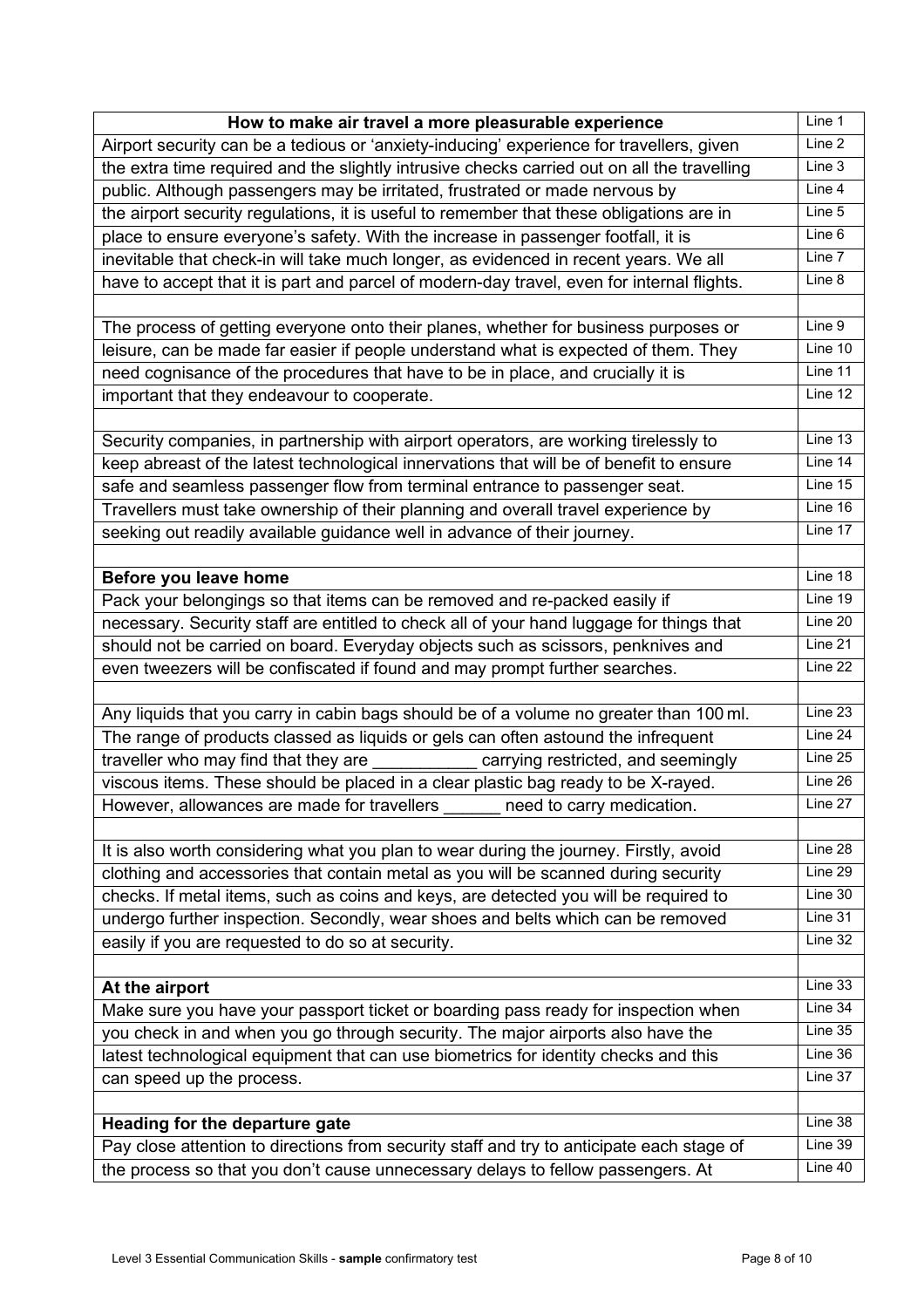| security put your bags and items quickly and carefully onto the conveyor belt or into | Line 41 |
|---------------------------------------------------------------------------------------|---------|
| trays. Remember to take out all electronic devices from bags and remove any           | Line 42 |
| clothing and accessories as requested. Step through the X-ray machine slowly when     | Line 43 |
| directed. Once you are clear of security, you are free to enjoy the amenities in the  | Line 44 |
| airport lounge.                                                                       | line 45 |

- 21 The text suggests that airport security checks:
	- a are always burdensome and unnecessary
	- b cause untold anxiety, but this is misguided
	- c can be slightly intrusive, but are necessary
	- d take too long and passengers are to blame
- 22 The tone of the text is:
	- a authoritarian<br>b informative
	- b informative<br>c opinionated
	- c opinionated<br>d sympathetic
	- sympathetic
- 23 The **main** purpose of the text is to:
	- a describe technological advances for passenger safety<br>b challenge the effectiveness of all kev airport personnel
	- b challenge the effectiveness of all key airport personnel
	- c highlight the excessively complex procedures at airports
	- d encourage passengers to comply with security arrangements
- 24 Which feature of the text helps to identify the main points?
	- a font size<br>b main title
	-
	- b main title<br>c subheadir c subheadings<br>d inverted com
	- inverted commas
- 25 There is a spelling error on:
	- a Line 7
	- b Line 14
	- c Line 22
	- d Line 36